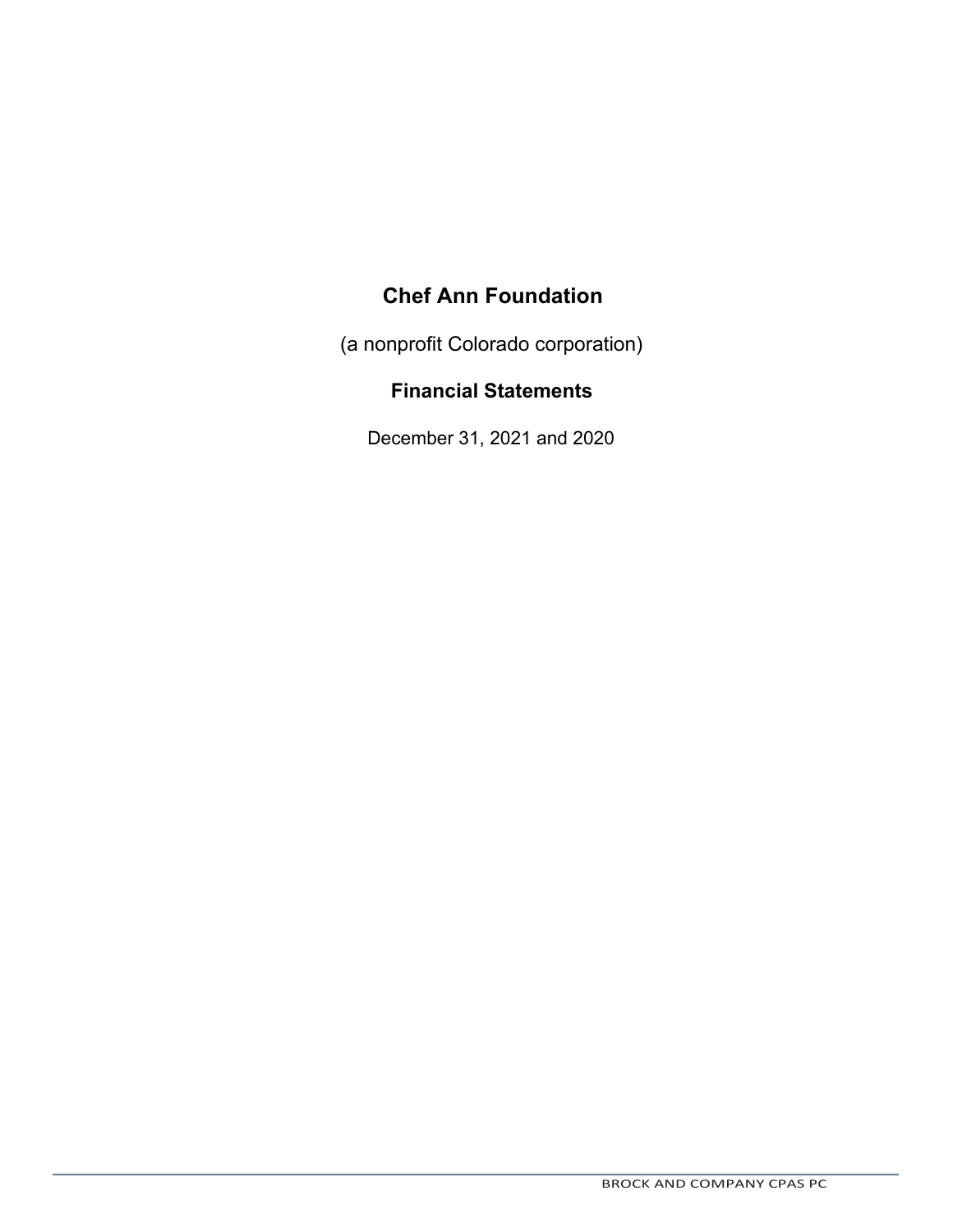## **Table of Contents**

| <b>Independent Auditor's Report</b>                                       | Pages 1-2  |
|---------------------------------------------------------------------------|------------|
| <b>Statements of Financial Position</b><br>December 31, 2021 and 2020     | Page 3     |
| <b>Statement of Activities</b><br>Year ended December 31, 2021            | Page 4     |
| <b>Statement of Activities</b><br>Year ended December 31, 2020            | Page 5     |
| <b>Statement of Functional Expenses</b><br>Year ended December 31, 2021   | Page 6     |
| <b>Statement of Functional Expenses</b><br>Year ended December 31, 2020   | Page 7     |
| <b>Statements of Cash Flows</b><br>Years ended December 31, 2021 and 2020 | Page 8     |
| <b>Notes to Financial Statements</b>                                      | Pages 9-13 |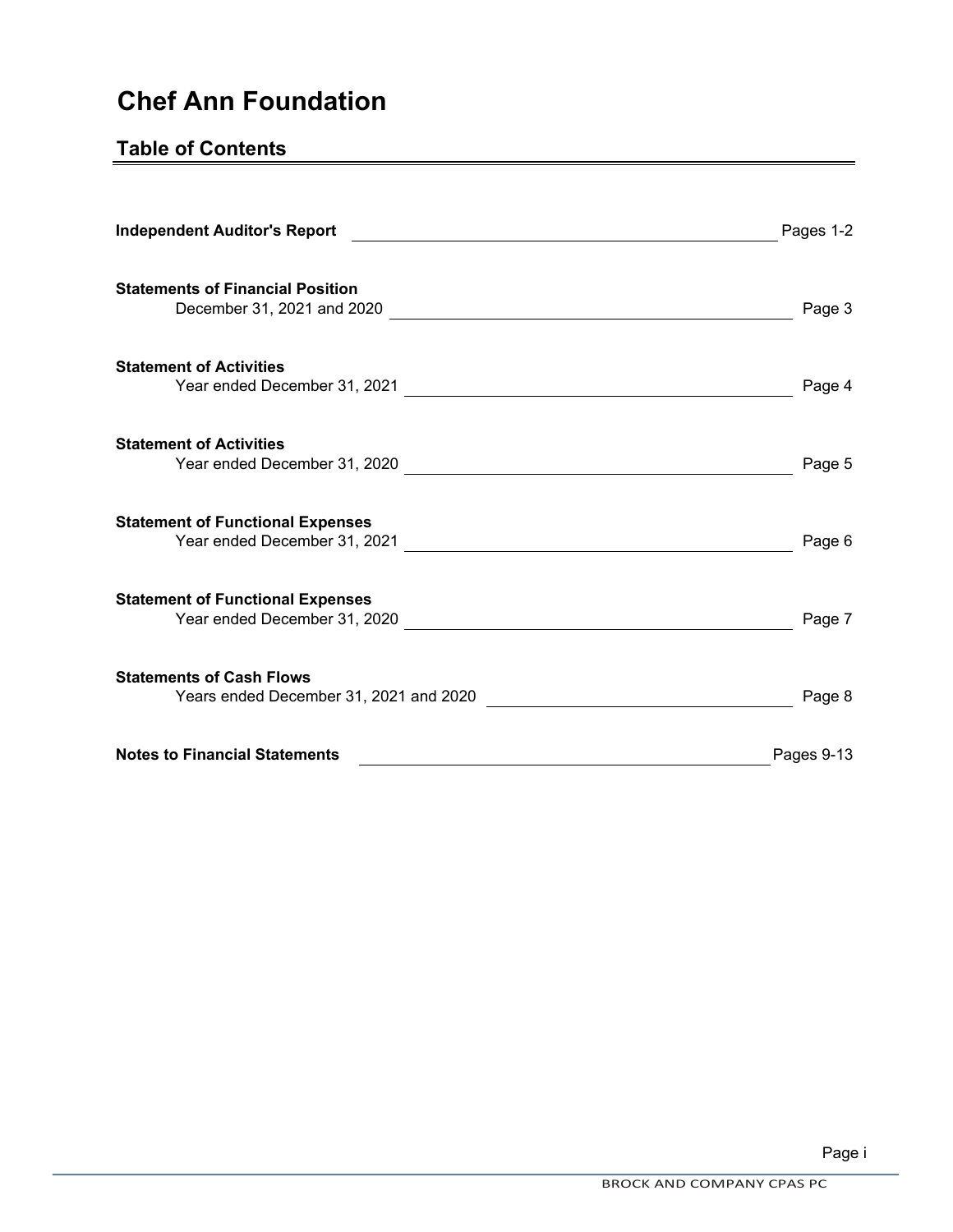



#### **Independent Auditor's Report**

To the Board of Directors Chef Ann Foundation Boulder, Colorado

#### **Opinion**

We have audited the financial statements of Chef Ann Foundation (a nonprofit organization), which comprise the statements of financial position as of December 31, 2021 and 2020, and the related statements of activities, functional expenses, and cash flows for the years then ended, and the related notes to the financial statements.

In our opinion, the accompanying financial statements present fairly, in all material respects, the financial position of Chef Ann Foundation as of December 31, 2021 and 2020, and the changes in its net assets and its cash flows for the years then ended in accordance with accounting principles generally accepted in the United States of America.

#### **Basis for Opinion**

We conducted our audits in accordance with auditing standards generally accepted in the United States of America. Our responsibilities under those standards are further described in the Auditor's Responsibilities for the Audit of the Financial Statements section of our report. We are required to be independent of Chef Ann Foundation and to meet our other ethical responsibilities in accordance with the relevant ethical requirements relating to our audits. We believe that the evidence we have obtained is sufficient and appropriate to provide a basis for our audit opinion.

#### **Responsibilities of Management for the Financial Statements**

Management is responsible for the preparation and fair presentation of these financial statements in accordance with accounting principles generally accepted in the United States of America, and for the design, implementation, and maintenance of internal control relevant to the preparation and fair presentation of financial statements that are free from material misstatement, whether due to fraud or error.

In preparing the financial statements, management is required to evaluate whether there are conditions or events, considered in the aggregate, that raise substantial doubt about Chef Ann Foundation's ability to continue as a going concern within one year after the date that the financial statements are available to be issued.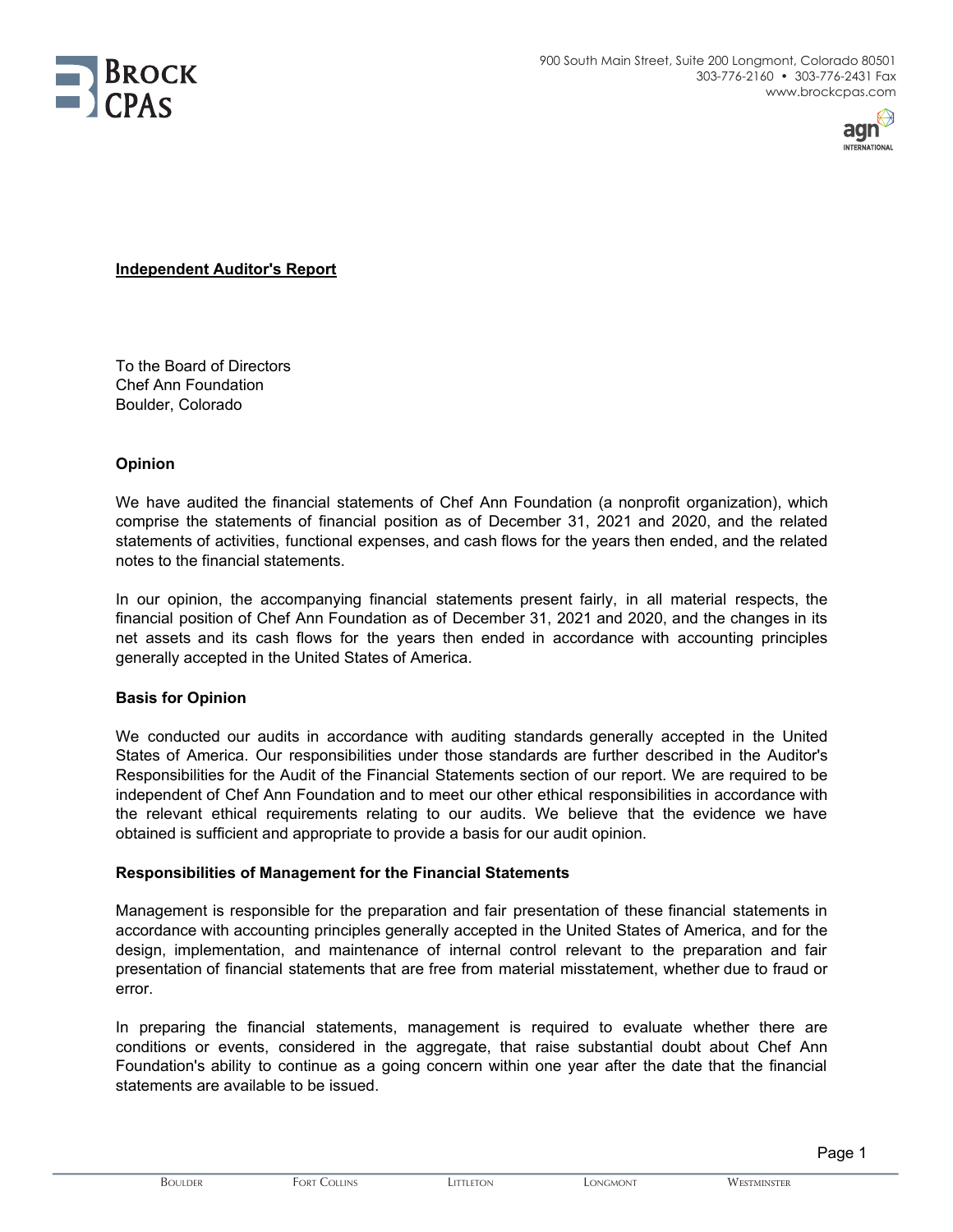#### **Independent Auditor's Report (continued)**

#### **Auditor's Responsibility for the Audit of the Financial Statements**

Our objectives are to obtain reasonable assurance about whether the financial statements as a whole are free from material misstatement, whether due to fraud or error, and to issue an auditor's report that includes our opinion. Reasonable assurance is a high level of assurance but is not absolute assurance and therefore is not a guarantee that an audit conducted in accordance with generally accepted auditing standards will always detect a material misstatement when it exists. The risk of not detecting a material misstatement resulting from fraud is higher than one resulting from error, as fraud may involve collusion, forgery, intentional omissions, misrepresentations, or the override of internal control. Misstatements, including omissions, are considered material if there is substantial likelihood that, individually or in the aggregate, they would influence the judgement made by a reasonable user based on the financial statements.

In performing an audit in accordance with generally accepted auditing standards, we:

- Exercise professional judgment and maintain professional skepticism throughout the audit.
- Identify and assess the risks of material misstatement of the financial statements, whether due to fraud or error, and design and perform audit procedures responsive to those risks. Such procedures include examining, on a test basis, evidence regarding the amounts and disclosures in the financial statements.
- Obtain an understanding of internal control relevant to the audit in order to design audit procedures that are appropriate in the circumstances, but not for the purpose of expressing an opinion on the effectiveness of Chef Ann Foundation's internal control. Accordingly, no such opinion is expressed.
- Evaluate the appropriateness of accounting policies used and the reasonableness of significant accounting estimates made by management, as well as evaluate the overall presentation of the financial statements.
- Conclude whether, in our judgment, there are conditions or events, considered in the aggregate, that raise substantial doubt about Chef Ann Foundation's ability to continue as a going concern for a reasonable period of time.

We are required to communicate with those charged with governance regarding, among other matters, the planned scope and timing of the audit, significant audit findings, and certain internal control related matters that we identified during the audit.

Broch and Company, CPAS, P.C.

Certified Public Accountants

Longmont, Colorado March 7, 2022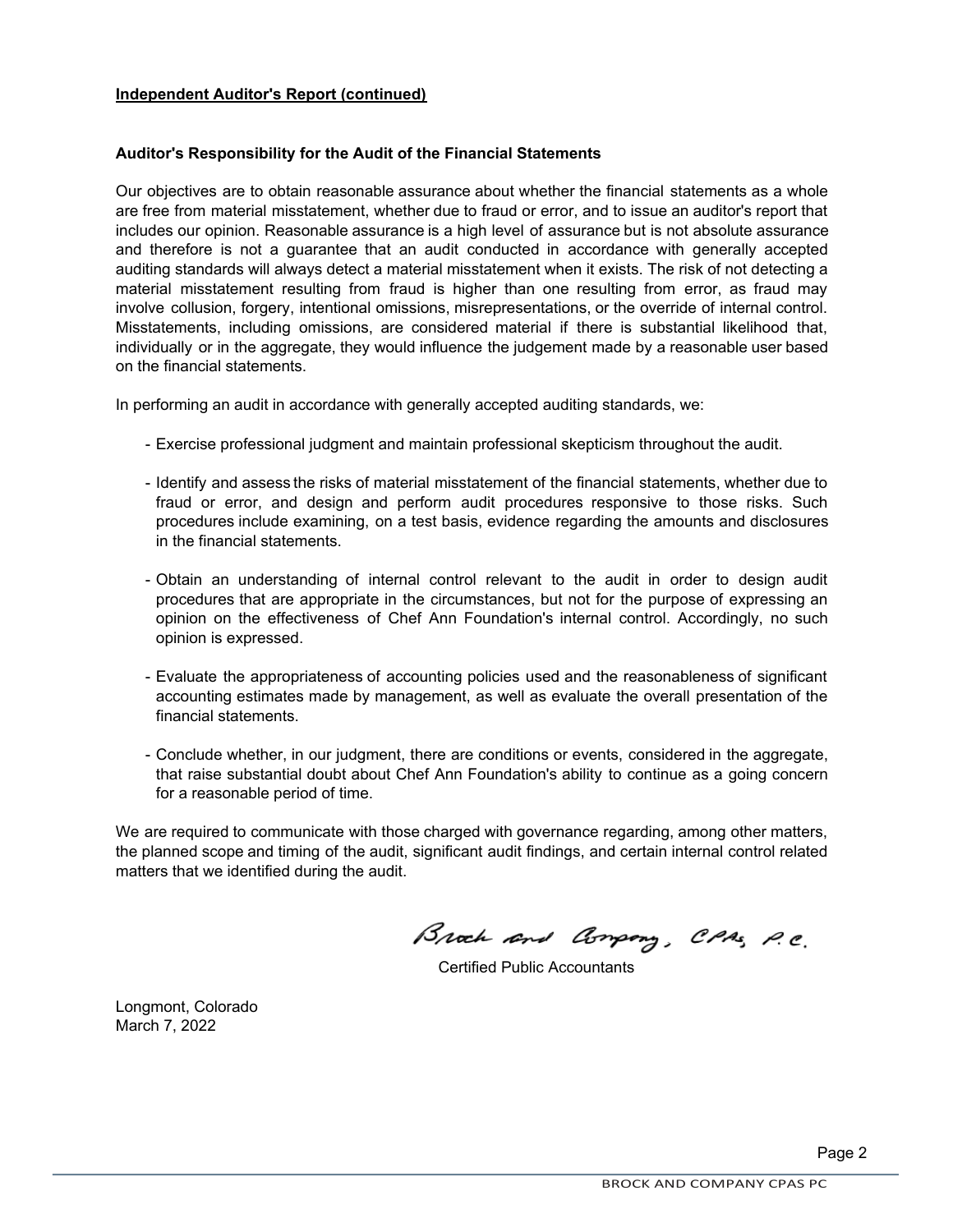### **Statements of Financial Position**

| December 31                       | 2021               | 2020            |  |
|-----------------------------------|--------------------|-----------------|--|
| <b>ASSETS</b>                     |                    |                 |  |
| <b>Current Assets</b>             |                    |                 |  |
| Cash and cash equivalents         | \$<br>1,599,449    | \$<br>1,742,115 |  |
| Contributions receivable          | 15,556             | 24,846          |  |
| Prepaid expenses                  | 400                |                 |  |
| <b>Total current assets</b>       | $\sqrt{1,615,405}$ | 1,766,961       |  |
| <b>Equipment</b>                  |                    |                 |  |
| Office equipment                  | 9,347              | 9,347           |  |
| Less accumulated amortization     | (9, 190)           | (7, 321)        |  |
| Net equipment                     | 157                | 2,026           |  |
| <b>Other Assets</b>               |                    |                 |  |
| Deposit                           | 400                | 1,244           |  |
| <b>Total assets</b>               | 1,615,962          | 1,770,231<br>\$ |  |
| <b>LIABILITIES AND NET ASSETS</b> |                    |                 |  |
| <b>Current Liabilities</b>        |                    |                 |  |
| Accounts payable                  | \$<br>27,955       | \$<br>33,739    |  |
| Accrued compensation and benefits | 57,486             | 9,088           |  |
| <b>Total current liabilities</b>  | 85,441             | 42,827          |  |
| <b>Net Assets</b>                 |                    |                 |  |
| Without donor restrictions        | 450,789            | 397,228         |  |
| With donor restrictions           | 1,079,732          | 1,330,176       |  |
| Total net assets                  | 1,530,521          | 1,727,404       |  |
| Total liabilities and net assets  | 1,615,962          | 1,770,231<br>\$ |  |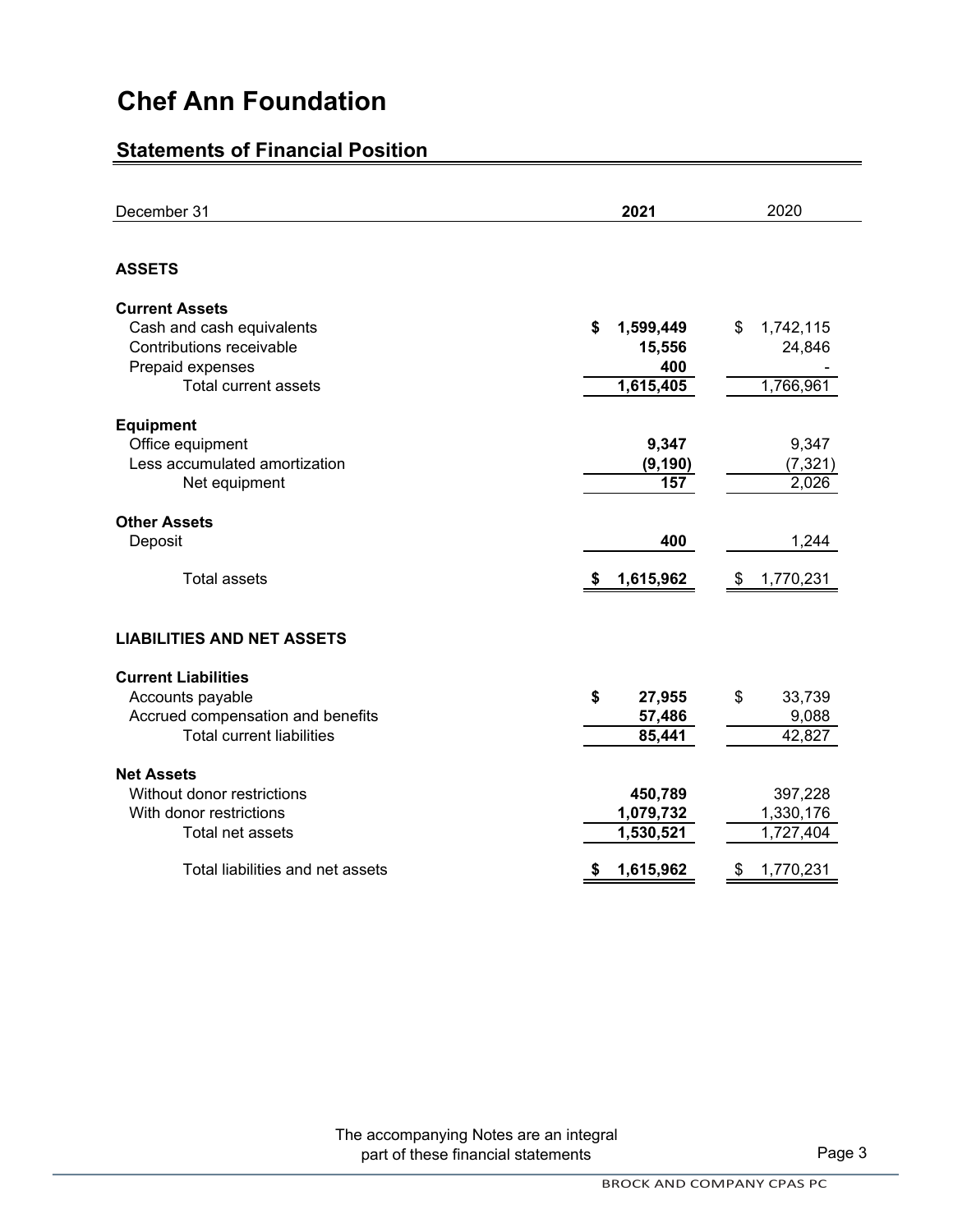### **Statement of Activities**

| <b>Operating Support and Revenue</b>   | <b>Without Donor</b><br><b>Restrictions</b> | <b>With Donor</b><br><b>Restrictions</b> |    | <b>Total</b> |
|----------------------------------------|---------------------------------------------|------------------------------------------|----|--------------|
| <b>Operating Support</b>               |                                             |                                          |    |              |
| Contributions and grants               | \$<br>489,531                               | \$<br>760,647                            | \$ | 1,250,178    |
| Net assets released from restrictions  |                                             |                                          |    |              |
| Satisfaction of purpose restrictions   | 1,011,091                                   | (1,011,091)                              |    |              |
| Total operating support                | 1,500,622                                   | (250, 444)                               |    | 1,250,178    |
| <b>Operating Revenue</b>               |                                             |                                          |    |              |
| <b>Enrollment fees</b>                 | 13,113                                      |                                          |    | 13,113       |
| Total operating support and revenue    | 1,513,735                                   | (250, 444)                               |    | 1,263,291    |
| <b>Operating Expenses</b>              |                                             |                                          |    |              |
| Program services                       | 1,298,968                                   |                                          |    | 1,298,968    |
| Supporting services                    |                                             |                                          |    |              |
| General and administrative             | 113,728                                     |                                          |    | 113,728      |
| Fundraising                            | 176,342                                     |                                          |    | 176,342      |
| Total operating expenses               | 1,589,038                                   |                                          |    | 1,589,038    |
| Total operating support and revenue in |                                             |                                          |    |              |
| excess (deficit) of operating expenses | (75, 303)                                   | (250, 444)                               |    | (325, 747)   |
| <b>Other Changes</b>                   |                                             |                                          |    |              |
| Paycheck Protection Program grant      | 127,070                                     |                                          |    | 127,070      |
| Interest income                        | 794                                         |                                          |    | 794          |
| Other income                           | 1,000                                       |                                          |    | 1,000        |
| Total other changes                    | 128,864                                     |                                          |    | 128,864      |
| <b>Change in Net Assets</b>            | 53,561                                      | (250, 444)                               |    | (196, 883)   |
| Net Assets, Beginning of Year          | 397,228                                     | 1,330,176                                |    | 1,727,404    |
| <b>Net Assets, End of Year</b>         | \$<br>450,789                               | \$<br>1,079,732                          | S  | 1,530,521    |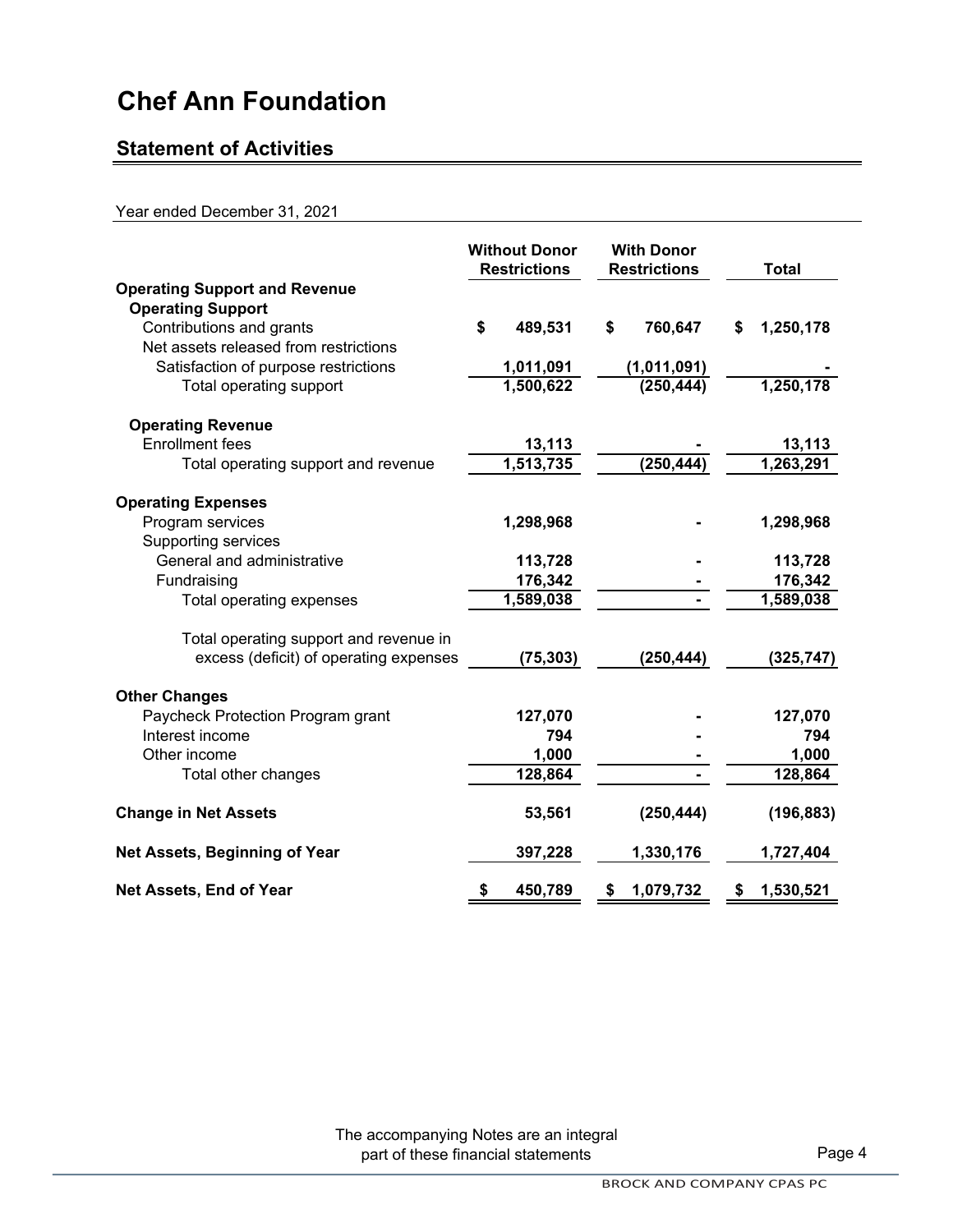### **Statement of Activities**

| <b>Operating Support and Revenue</b>   | <b>Without Donor</b><br><b>Restrictions</b> | <b>With Donor</b><br>Restrictions | Total           |
|----------------------------------------|---------------------------------------------|-----------------------------------|-----------------|
| <b>Operating Support</b>               |                                             |                                   |                 |
| Contributions and grants               | \$<br>424,077                               | \$<br>1,795,195                   | \$<br>2,219,272 |
| In-kind contributions                  | 22,000                                      |                                   | 22,000          |
| Net assets released from restrictions  |                                             |                                   |                 |
| Satisfaction of purpose restrictions   | 915,997                                     | (915, 997)                        |                 |
| Total operating support                | 1,362,074                                   | 879,198                           | 2,241,272       |
| <b>Operating Revenue</b>               |                                             |                                   |                 |
| <b>Enrollment fees</b>                 | 14,997                                      |                                   | 14,997          |
| Total operating support and revenue    | 1,377,071                                   | 879,198                           | 2,256,269       |
| <b>Operating Expenses</b>              |                                             |                                   |                 |
| Program services                       | 1,133,595                                   |                                   | 1,133,595       |
| Supporting services                    |                                             |                                   |                 |
| General and administrative             | 116,500                                     |                                   | 116,500         |
| Fundraising                            | 116,328                                     |                                   | 116,328         |
| Total operating expenses               | 1,366,423                                   |                                   | 1,366,423       |
| Total operating support and revenue in |                                             |                                   |                 |
| excess of operating expenses           | 10,648                                      | 879,198                           | 889,846         |
| <b>Other Changes</b>                   |                                             |                                   |                 |
| Paycheck Protection Program grant      | 101,000                                     |                                   | 101,000         |
| Interest income                        | 1,893                                       |                                   | 1,893           |
| Other income                           | 2,500                                       |                                   | 2,500           |
| Total other changes                    | 105,393                                     |                                   | 105,393         |
| <b>Change in Net Assets</b>            | 116,041                                     | 879,198                           | 995,239         |
| <b>Net Assets, Beginning of Year</b>   | 281,187                                     | 450,978                           | 732,165         |
| Net Assets, End of Year                | \$<br>397,228                               | \$<br>1,330,176                   | \$<br>1,727,404 |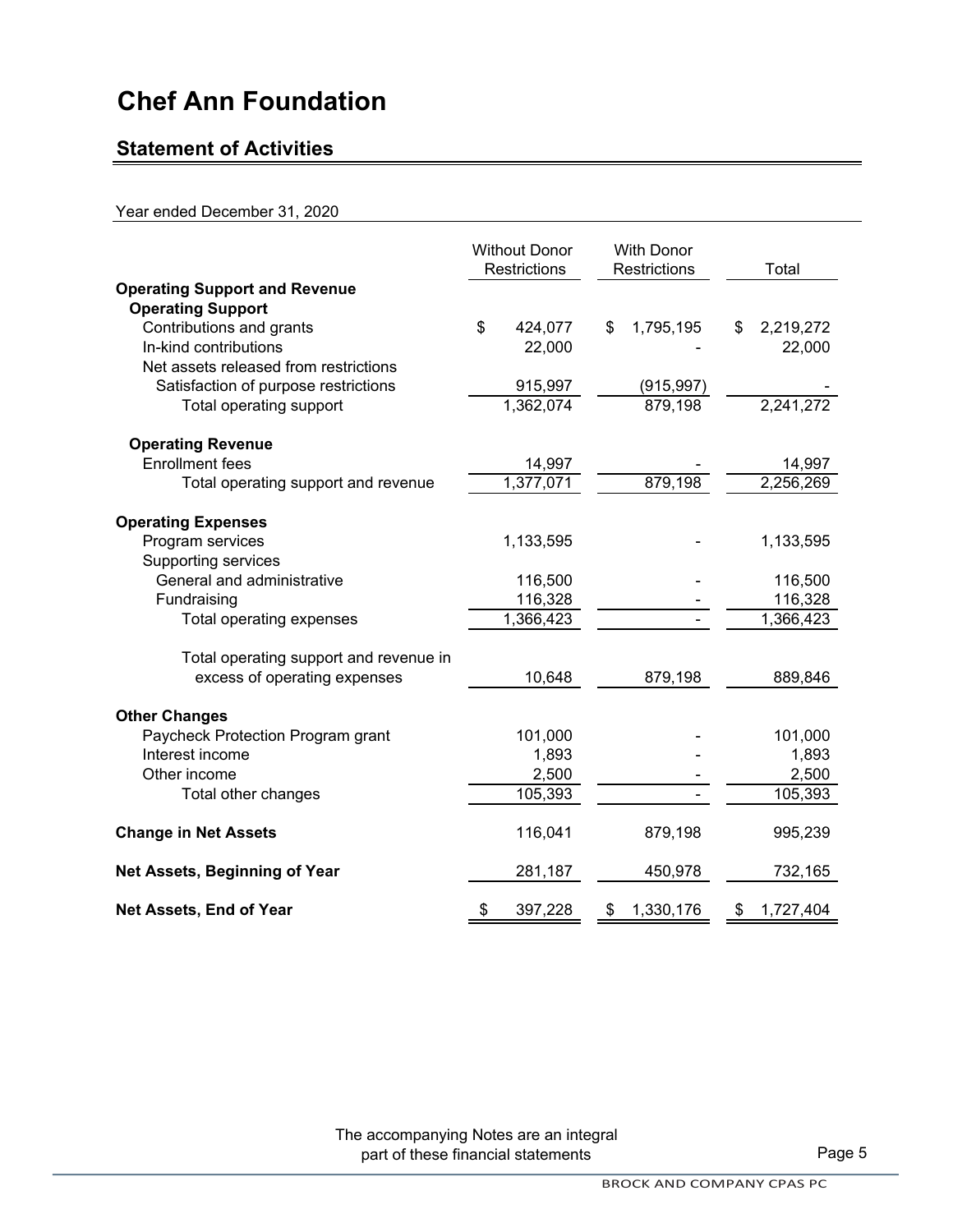## **Statement of Functional Expenses**

|                                       | <b>General and</b><br>Program |                       |                    |               |
|---------------------------------------|-------------------------------|-----------------------|--------------------|---------------|
|                                       | <b>Services</b>               | <b>Administrative</b> | <b>Fundraising</b> | Total         |
| Salaries and wages                    | 671,818                       | \$<br>74,720          | \$<br>113,070      | \$<br>859,608 |
| Payroll taxes                         | 52,829                        | 5,876                 | 8,891              | 67,596        |
| Employee benefits                     | 40,422                        | 4,496                 | 6,803              | 51,721        |
| Total personnel costs                 | 765,069                       | 85,092                | 128,764            | 978,925       |
| <b>Contract services</b>              | 192,750                       |                       | 27,215             | 219,965       |
| Grants                                | 138,371                       |                       |                    | 138,371       |
| Information technology                | 64,876                        |                       |                    | 64,876        |
| Travel                                | 30,151                        |                       |                    | 30,151        |
| Dues and subscriptions                | 22,339                        |                       | 6,149              | 28,488        |
| Marketing                             | 17,016                        |                       | 9,659              | 26,675        |
| Legal and professional                | 20,313                        |                       |                    | 20,313        |
| Miscellaneous expenses                | 2,469                         | 12,909                | 3,764              | 19,142        |
| Occupancy                             | 16,396                        | 1,822                 |                    | 18,218        |
| Salad bars and other program expenses | 14,418                        |                       |                    | 14,418        |
| Office expenses                       | 9,588                         | 1,065                 |                    | 10,653        |
| Printing and postage                  | 5,142                         | 2,233                 | 791                | 8,166         |
| Insurance                             |                               | 5,948                 |                    | 5,948         |
| Depreciation                          |                               | 1,869                 |                    | 1,869         |
| Bank and credit card fees             |                               | 1,599                 |                    | 1,599         |
| Professional development              |                               | 1,191                 |                    | 1,191         |
| Meetings and staff expenses           | 70                            |                       |                    | 70            |
| Total operating expenses              | 1,298,968                     | 113,728<br>S          | \$<br>176,342      | \$1,589,038   |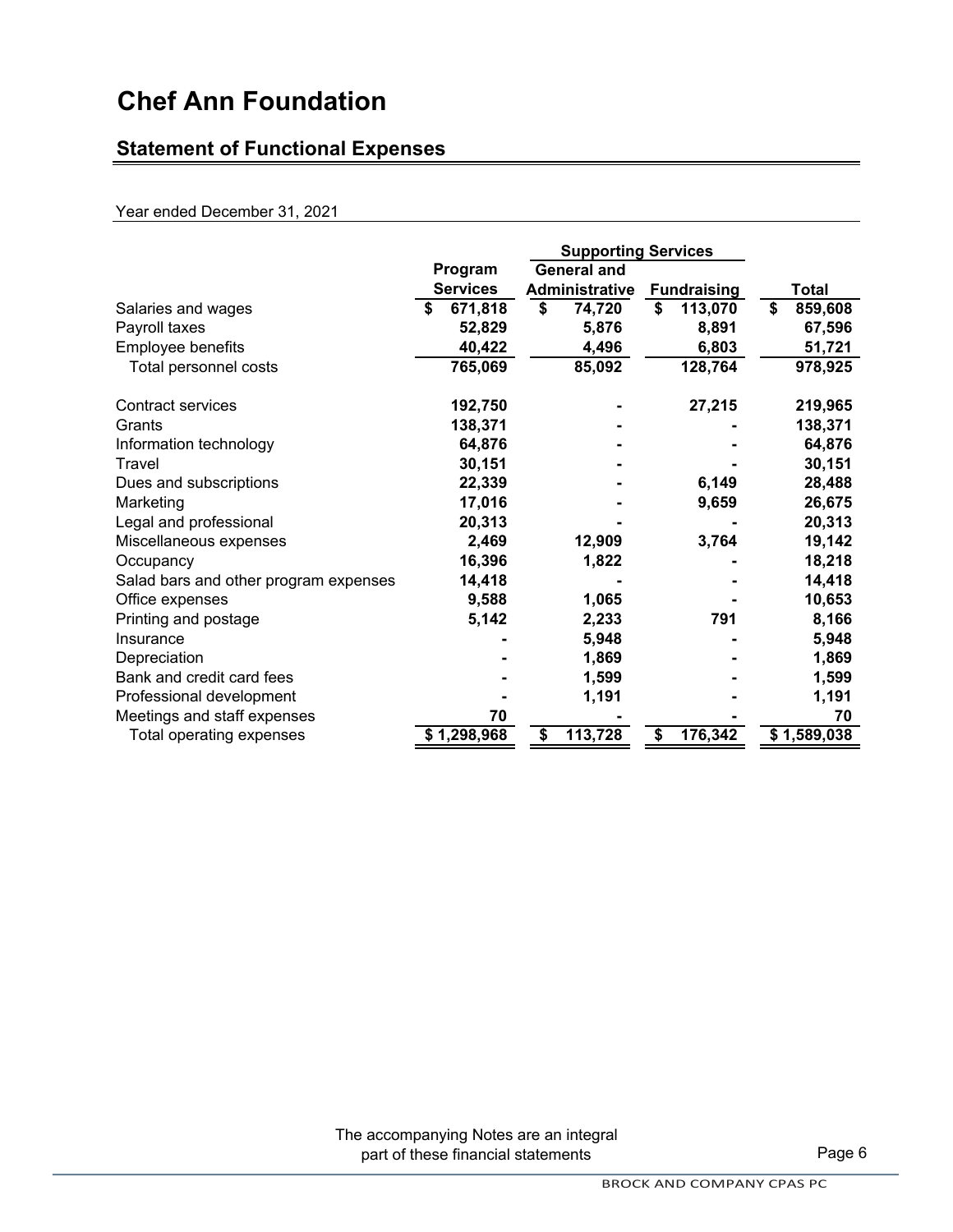## **Statement of Functional Expenses**

|                                       |                 | <b>Supporting Services</b> |               |               |
|---------------------------------------|-----------------|----------------------------|---------------|---------------|
|                                       | Program         | General and                |               |               |
|                                       | <b>Services</b> | Administrative             | Fundraising   | Total         |
| Salaries and wages                    | 482,358<br>\$.  | \$<br>72,032               | \$<br>84,350  | \$<br>638,740 |
| Payroll taxes                         | 38,434          | 6,008                      | 6,453         | 50,895        |
| Employee benefits                     | 27,164          | 4,057                      | 4,750         | 35,971        |
| Total personnel costs                 | 547,956         | 82,097                     | 95,553        | 725,606       |
| Salad bars and other program expenses | 161,648         |                            |               | 161,648       |
| Contract services                     | 159,843         |                            | 650           | 160,493       |
| Grants                                | 59,641          |                            |               | 59,641        |
| Bad debt expense                      | 55,817          |                            |               | 55,817        |
| Information technology                | 54,446          |                            | 24            | 54,470        |
| Occupancy                             | 26,628          | 3,948                      | 4,623         | 35,199        |
| Marketing                             | 17,823          |                            | 5,359         | 23,182        |
| Legal and professional                | 16,677          | 5,559                      |               | 22,236        |
| Travel                                | 17,832          |                            | 1,857         | 19,689        |
| Dues and subscriptions                | 14,031          |                            | 3,053         | 17,084        |
| Miscellaneous expenses                |                 | 8,729                      |               | 8,729         |
| Printing and postage                  |                 | 3,321                      | 5,209         | 8,530         |
| Insurance                             |                 | 5,372                      |               | 5,372         |
| Office expenses                       | 1,248           | 3,745                      |               | 4,993         |
| Depreciation                          |                 | 1,869                      |               | 1,869         |
| Bank and credit card fees             | 5               | 900                        |               | 905           |
| Professional development              |                 | 820                        |               | 820           |
| Meetings and staff expenses           |                 | 125                        |               | 125           |
| Interest expense                      |                 | 15                         |               | 15            |
| Total operating expenses              | \$1,133,595     | 116,500<br>\$              | \$<br>116,328 | \$1,366,423   |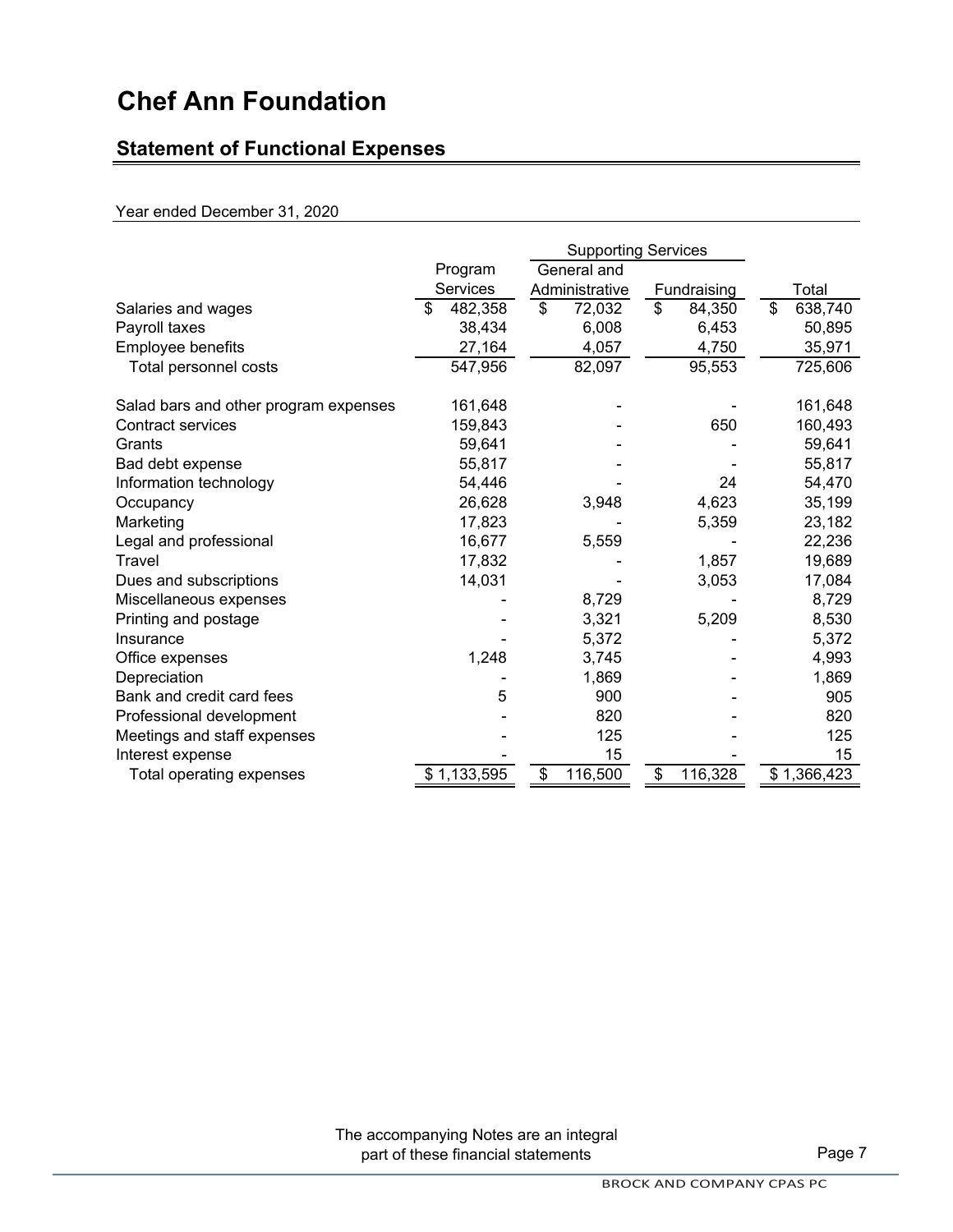### **Statements of Cash Flows**

Increase (Decrease) in Cash and Cash Equivalents

| <b>Years ended December 31</b>                                                                                                                                              | 2021             | 2020          |
|-----------------------------------------------------------------------------------------------------------------------------------------------------------------------------|------------------|---------------|
| <b>Cash Flows From Operating Activities</b><br>Change in net assets<br>Adjustments to reconcile change in net assets to<br>net cash provided (used) by operating activities | \$<br>(196, 883) | \$<br>995,239 |
| Depreciation                                                                                                                                                                | 1,869            | 1,869         |
| Provision for bad debts<br>Increase (decrease) from changes in assets and liabilities                                                                                       |                  | 55,817        |
| Contributions receivable                                                                                                                                                    | 9,290            | 111,618       |
| Prepaid expenses                                                                                                                                                            | (400)            | 5,827         |
| Deposit                                                                                                                                                                     | 844              | 6,121         |
| Accounts payable                                                                                                                                                            | (5,784)          | (138, 932)    |
| Accrued compensation and benefits                                                                                                                                           | 48,398           | (27, 610)     |
| Net cash provided (used) by operating activities                                                                                                                            | (142,666)        | 1,009,949     |
| Net Increase (Decrease) in Cash and Cash Equivalents                                                                                                                        | (142, 666)       | 1,009,949     |
| Cash and Cash Equivalents, Beginning of Year                                                                                                                                | 1,742,115        | 732,166       |
| Cash and Cash Equivalents, End of Year                                                                                                                                      | 1,599,449        | 1,742,115     |
| <b>Supplemental Cash Flow Information</b><br>Cash paid for interest                                                                                                         | \$               | \$<br>15      |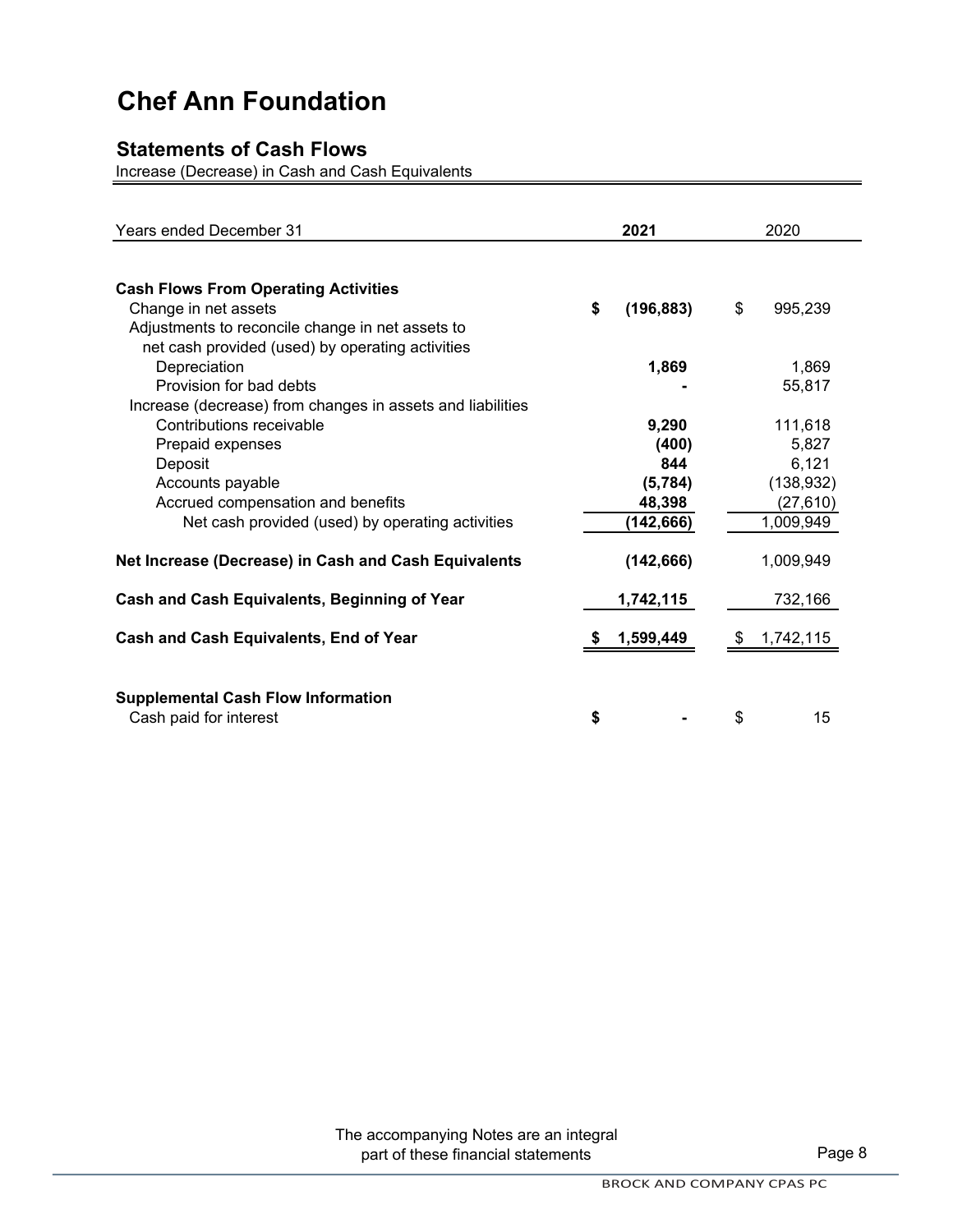#### **Notes to Financial Statements**

December 31, 2021 and 2020

#### **Note 1 – Nature of Organization and Significant Accounting Policies**

*Nature of Organization.* Chef Ann Foundation (the Organization) is a Colorado non-profit corporation established in October 2008 to provide school communities with the tools, training, resources and funding that enables them to create healthier food and redefine lunchroom environments. The Organization's vision is to help schools take action so that every child has daily access to fresh, healthy food. The Organization carries out that vision by actively supporting school districts nationwide through grant programs and by providing tried and tested tools for school food change. Funding for the Organization is primarily obtained through charitable grants and contributions from interested parties.

*Basis of Accounting.* The financial statements of the Organization have been prepared on the accrual basis of accounting and, accordingly, reflect all significant receivables, payables, and other liabilities.

*Basis of Presentation.* The Organization reports information regarding its financial position and activities according to two classes of net assets: net assets without donor restrictions and net assets with donor restrictions.

*Net Assets Without Donor Restrictions.* Net assets resulting from revenues generated by receiving contributions that have no donor stipulations, providing services, and receiving interest and other income, less expenses incurred in providing program related services, raising contributions, and performing administrative functions.

*Net Assets With Donor Restrictions.* Net assets resulting from gifts of cash and other assets that are received with donor stipulations that limit the use of the donated assets, until the donor restriction expires, that is until the stipulated time restriction ends or the purpose of the restriction is accomplished.

*Use of Estimates.* The preparation of financial statements in conformity with accounting principles generally accepted in the United States of America requires management to make estimates and assumptions that affect certain reported amounts and disclosures. Accordingly, actual results could differ from those estimates.

*Cash and Cash Equivalents.* Cash consists of a checking and savings accounts held at a financial institution. For purposes of the statement of cash flows, the Organization considers all highly liquid debt instruments with maturities of three months or less to be cash equivalents.

*Contributions Receivable.* Unconditional promises to give are recognized as revenue in the period received. Contributions receivable are recorded at the amount the Organization expects to receive, allowing for estimated uncollectible contributions. The allowance for uncollectible contributions is estimated based on management's review of specific contributions outstanding. As of December 31, 2021 and 2020, management believes all contributions receivable are fully collectible, and accordingly, no allowance for doubtful contributions has been recorded. Conditional promises to give are recognized when the conditions on which they depend are substantially met.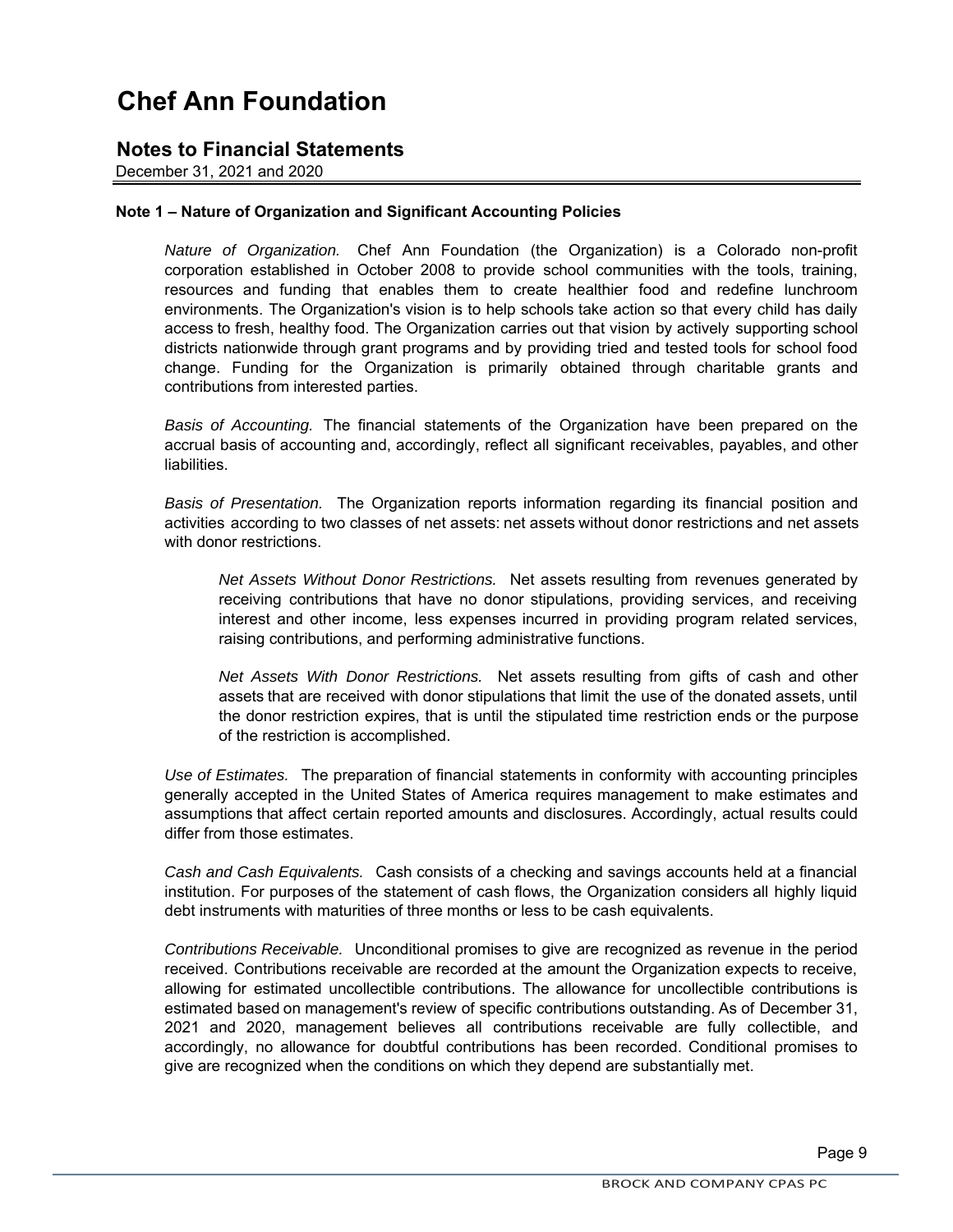#### **Notes to Financial Statements**

December 31, 2021 and 2020

#### **Note 1 – Nature of Organization and Significant Accounting Policies (continued)**

*Equipment.* It is the Organization's policy to capitalize equipment at cost for purchases over \$5,000, while repair and maintenance items are charged to expense. Donations of equipment are capitalized at their estimated fair value on the date of gift. Such donations are reported as unrestricted contributions unless the donor has restricted the donated asset to a specific purpose. Equipment is depreciated using the straight-line method over the estimated useful lives of the assets, which is generally five years for office equipment. Depreciation expense totaled \$1,869 for each of the years ended December 31, 2021 and 2020.

*Impairment of Long-Lived Assets.* In the event that facts and circumstances indicate that property and equipment, or other assets, may be impaired, an evaluation of recoverability would be performed. If an evaluation is required, the estimated future undiscounted cash flows associated with the asset are compared to the asset's carrying amount to determine if a write-down to market value would be necessary. No impairment losses were recorded during the years ended December 31, 2021 and 2020.

*Revenue Recognition.* The Organization's revenues from contracts with customers is comprised of enrollment fees. Enrollment fees consist of course registrations for the School Food Institute program, which are generally received in advance of the course. Any amounts received prior to the start of the course are recorded as a contract liability. Revenue is recognized at the point in time in which the course occurs, which satisfies the Organization's performance obligation. Revenues are reported at the amount of consideration which the Organization expects to be entitled in exchange for providing the services. The Organization determines the transaction price based on standard charges for services provided, reduced by discounts and other price concessions.

*Contributions.* Contributions are recognized when the donation is received. Donor-restricted contributions are reported as increases in net assets with donor restrictions. When a restriction expires, net assets with donor restrictions are reclassified to net assets without donor restrictions. Contributions and grants that are restricted by the donor or grantor are reported as increases in net assets without donor restrictions if the restrictions expire in the fiscal year in which the contributions are recognized.

*Contributed Services.* Contributed services are recognized if services received (a) create or enhance non-financial assets or (b) require specialized skills and are provided by individuals possessing those skills and would typically need to be purchased if not provided by donation. Contributed services totaled \$22,000 for the year ended December 31, 2020. There were no contributed services for the year ended December 31, 2021.

*Income Taxes.* The Organization is a nonprofit corporation exempt from income taxes as described in Section 501(c)(3) of the Internal Revenue Code and is classified by the Internal Revenue Service as other than a private foundation. Accordingly, no provision for income taxes has been made.

*Functional Allocation of Expenses.* The costs of providing various programs and other activities have been summarized on a functional basis in the statement of activities and in the statement of functional expenses. Accordingly, direct expenses have been allocated to the applicable program for which the expenses were incurred.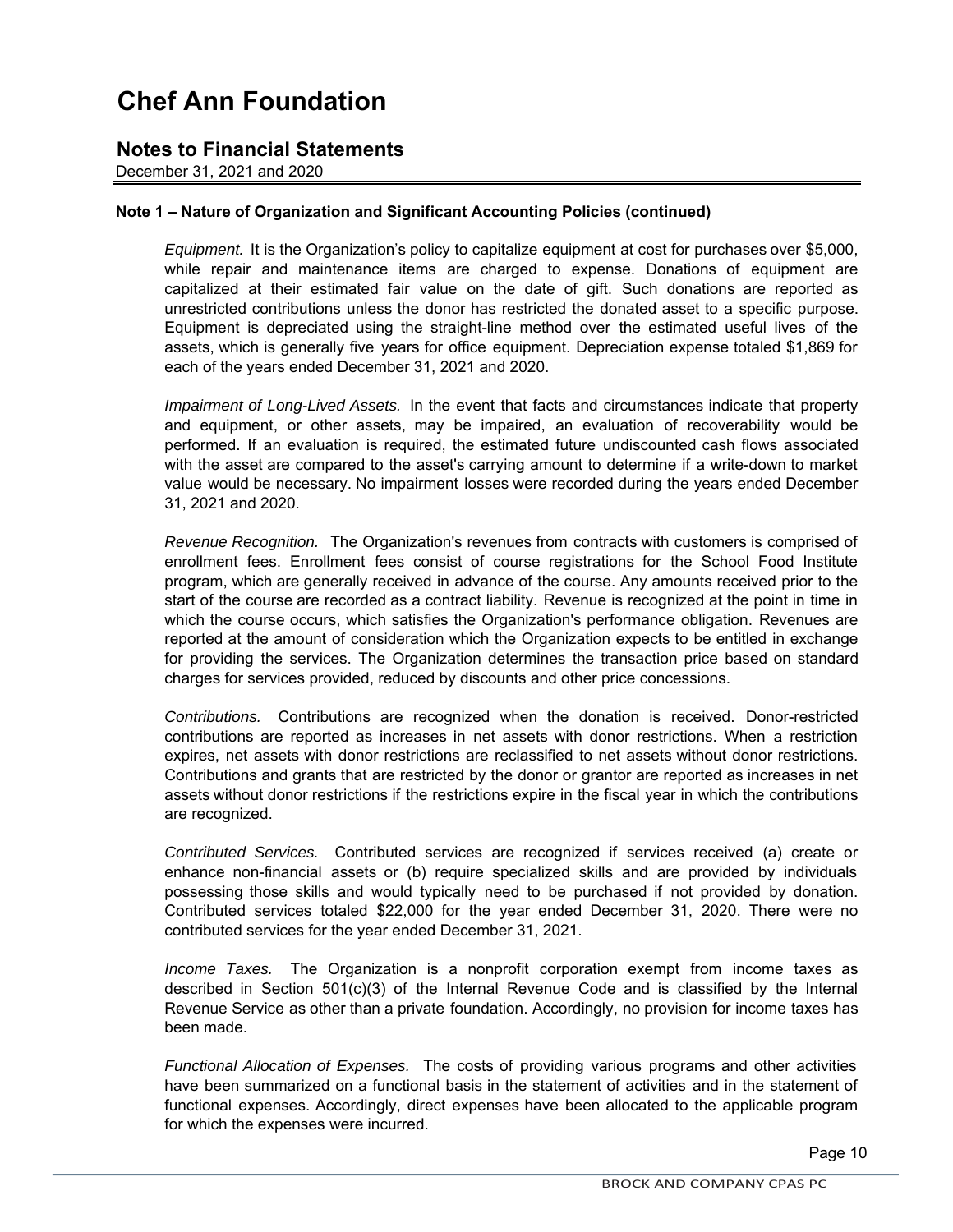#### **Notes to Financial Statements**

December 31, 2021 and 2020

#### **Note 1 – Nature of Organization and Significant Accounting Policies (continued)**

*Functional Allocation of Expenses (continued).* Indirect expenses have been allocated between program and supporting services based on an analysis of personnel time and space utilized for the related activities.

*Subsequent Events.* The Organization evaluates events and transactions occurring subsequent to the date of the financial statements for matters requiring recognition or disclosure in the financial statements. The accompanying financial statements consider events through March 7, 2022, the date at which the financial statements were available for release.

#### **Note 2 – Prior Period Adjustment**

The Organization has recorded a prior period adjustment to correct financial reporting errors discovered by management after the release of the December 31, 2020 financial statements. The prior period adjustment corrects for the recognition of expenses. The financial statements have been restated to decrease accounts payable and salad bar and other program expenses by \$350,048, and increase net assets with donor restrictions by \$350,048 at December 31, 2020.

#### **Note 3 – Liquidity and Availability**

The Organization had \$1,615,005 and \$1,766,961 in financial assets available within one year of December 31, 2021 and 2020, respectively. The Organization receives significant contributions and promises to give that are restricted by donors, and considers contributions restricted for programs which are ongoing, major, and central to its annual operations to be available to meet cash needs for general expenditures. The Organization manages its liquidity and reserves following three guiding principles: operating within a prudent range of financial soundness and stability; maintaining adequate liquid assets to fund near-term operating needs; and maintaining sufficient reserves to provide reasonable assurance that long-term obligations will be discharged. To achieve these guiding principles, the Organization forecasts its future cash flows and monitors its liquidity monthly. During the years ended December 31, 2021 and 2020, the level of liquidity and reserves was managed within the guiding principles.

#### **Note 4 – Contributions Receivable**

Contributions receivable were \$15,556 and \$24,846 as of December 31, 2021 and 2020, respectively. Amounts outstanding at December 31, 2020 were collected during the year ended December 31, 2021, and management estimates the outstanding amount at December 31, 2021 will be collected during the year ending December 31, 2022.

#### **Note 5 – Line of Credit**

The Organization has a \$150,000 line of credit agreement with BOK Financial with no outstanding borrowings at December 31, 2021 and 2020. The agreement bears interest at 4% over the 1-month LIBOR rate (4.10% at December 31, 2021), and is collateralized by all business assets. The agreement matures in June 2023.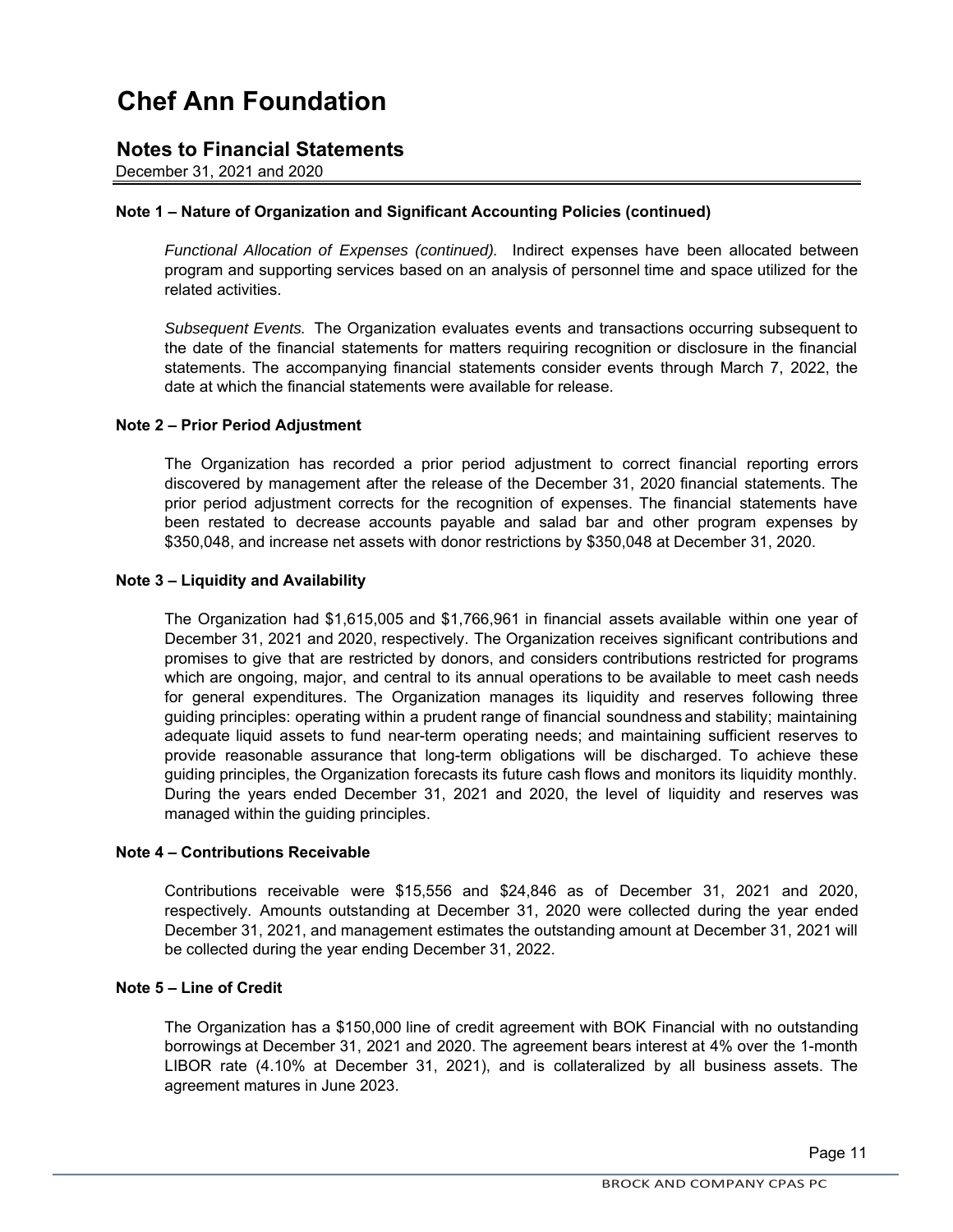#### **Notes to Financial Statements**

December 31, 2021 and 2020

#### **Note 6 – Net Assets With Donor Restrictions**

The following summarizes the changes in net assets with donor restrictions for the years December 31, 2021 and 2020:

| Total       |
|-------------|
| 450,978     |
| 1,795,195   |
| (915, 997)  |
| 1,330,176   |
| 760,647     |
| (1,011,091) |
| 1,079,732   |
|             |

#### **Note 7 – Lease Commitment**

The Organization leased office space in Boulder, Colorado as a co-tenant under a noncancelable operating lease. The lease required monthly payments of \$4,225, of which the Organization was responsible for half. Rent expense, including taxes and other shared costs, under the lease totaled \$6,105 and \$32,822 for the years ended December 31, 2021 and 2020, respectively.

In February 2021, the Organization terminated the lease for office space in Boulder, Colorado. For the termination of the noncancelable operating lease the Organization paid the landlord an early termination fee of \$7,893.

#### **Note 8 – Paycheck Protection Program**

During April 2020, the Organization received proceeds from the Paycheck Protection Program administered by the U.S. Small Business Administration of \$101,000. Proceeds from the program are considered a government grant if at least 60% of the proceeds are spent on eligible payroll, with the remaining 40% on other narrowly specified expenses. As of December 31, 2020, the Organization fulfilled the requirements of the program. Accordingly, the Organization recognized grant revenue totaling \$101,000 in the accompanying 2020 statement of activities.

In February 2021, the Organization received proceeds from a second draw of the Paycheck Protection Program administered by the U.S. Small Business Administration of \$127,070. As of December 31, 2021, the Organization fulfilled the requirements of the program. Accordingly, the Organization recognized grant revenue totaling \$127,070 in the accompanying 2021 statement of activities.